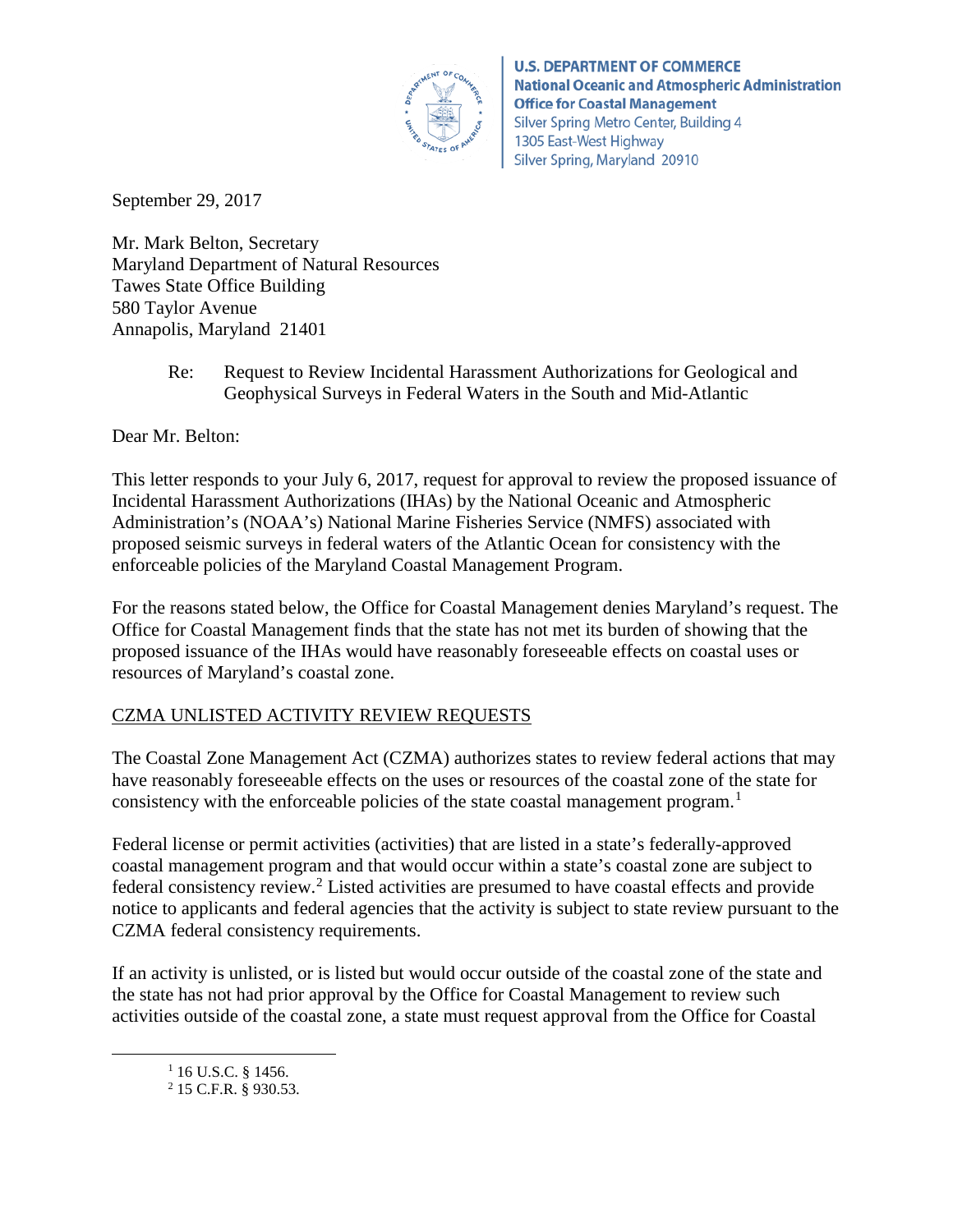Management to review the activity.<sup>[3](#page-1-0)</sup> The state must request approval within 30 days of receiving notice of an application for a federal permit or license it wishes to review. The state must also notify the permit or license applicant and the authorizing federal agency of the request. The request must include an analysis supporting the state's assertion that the activity would have reasonably foreseeable effects on the coastal uses or resources of the state. If these requirements are not met, a state waives its right to review the unlisted activity.[4](#page-1-1)

## ACTIVITY DESCRIPTION

The activity that is the subject of this request for approval to conduct a CZMA federal consistency review is the proposed issuance of Incidental Harassment Authorizations (IHA) under the Marine Mammal Protection  $Act^5$  $Act^5$  (MMPA) by NMFS to two companies to conduct geological and geophysical (G&G) seismic surveys. These seismic surveys are proposed to be conducted on the outer continental shelf (OCS) in support of hydrocarbon exploration in the Atlantic Ocean. These surveys must be separately authorized by the Department of the Interior's Bureau of Ocean Energy Management (BOEM), and are the subject of a Programmatic Environmental Impact Statement completed in 2014.<sup>[6](#page-1-3)</sup>

With limited exceptions, the MMPA prohibits the "take" (harass, hunt, capture, or kill, or attempt to harass, hunt, capture, or kill) of marine mammals. Under sections  $101(a)(5)(A)$  and (D) of the MMPA, [7](#page-1-4) NMFS is authorized to allow the incidental, as opposed to intentional, take of marine mammals upon making certain findings specified in the MMPA. NMFS shall authorize incidental takings if NMFS finds that the taking will have a negligible impact on the species or stock(s) and if the permissible methods of taking and requirements pertaining to the mitigation, monitoring and reporting of such takings are set forth. NMFS defines "negligible impact" at 50 C.F.R. § 216.103 as "an impact resulting from the specified activity that cannot be reasonably expected to, and is not reasonably likely to, adversely affect the species or stock through effects on annual rates of recruitment or survival."[8](#page-1-5)

The applicants are seeking issuance of Incidental Harassment Authorizations (IHAs), which may authorize taking only by harassment for periods of not more than one year.<sup>[9](#page-1-6)</sup> The MMPA defines "harassment" as:

Any act of pursuit, torment, or annoyance which (i) has the potential to injure a marine mammal or marine mammal stock in the wild (Level A harassment); or (ii) has the potential to disturb a marine mammal or marine mammal stock in the wild by causing disruption of behavioral patterns, including, but not limited to, migration, breathing, nursing, breeding, feeding, or sheltering (Level B harassment).<sup>[10](#page-1-7)</sup>

 <sup>3</sup> *Id*. at §§ 930.53, 930.54.

<span id="page-1-2"></span><span id="page-1-1"></span><span id="page-1-0"></span><sup>4</sup> *Id.*

<sup>5</sup> *See* 16 U.S.C. § 1361 *et seq*.

<span id="page-1-3"></span><sup>6</sup> Available at [www.boem.gov/Atlantic-G-G-PEIS/](http://www.boem.gov/Atlantic-G-G-PEIS/) (last visited Aug. 18, 2017)

<span id="page-1-4"></span> $716$  U.S.C. § 1371(a)(5)(A) and (D).

<span id="page-1-5"></span><sup>8</sup> 82 Fed. Reg. 26244 (June 6, 2017).

 $9$  16 U.S.C. § 1371(a)(5)(D).

<span id="page-1-7"></span><span id="page-1-6"></span><sup>10</sup> *Id.*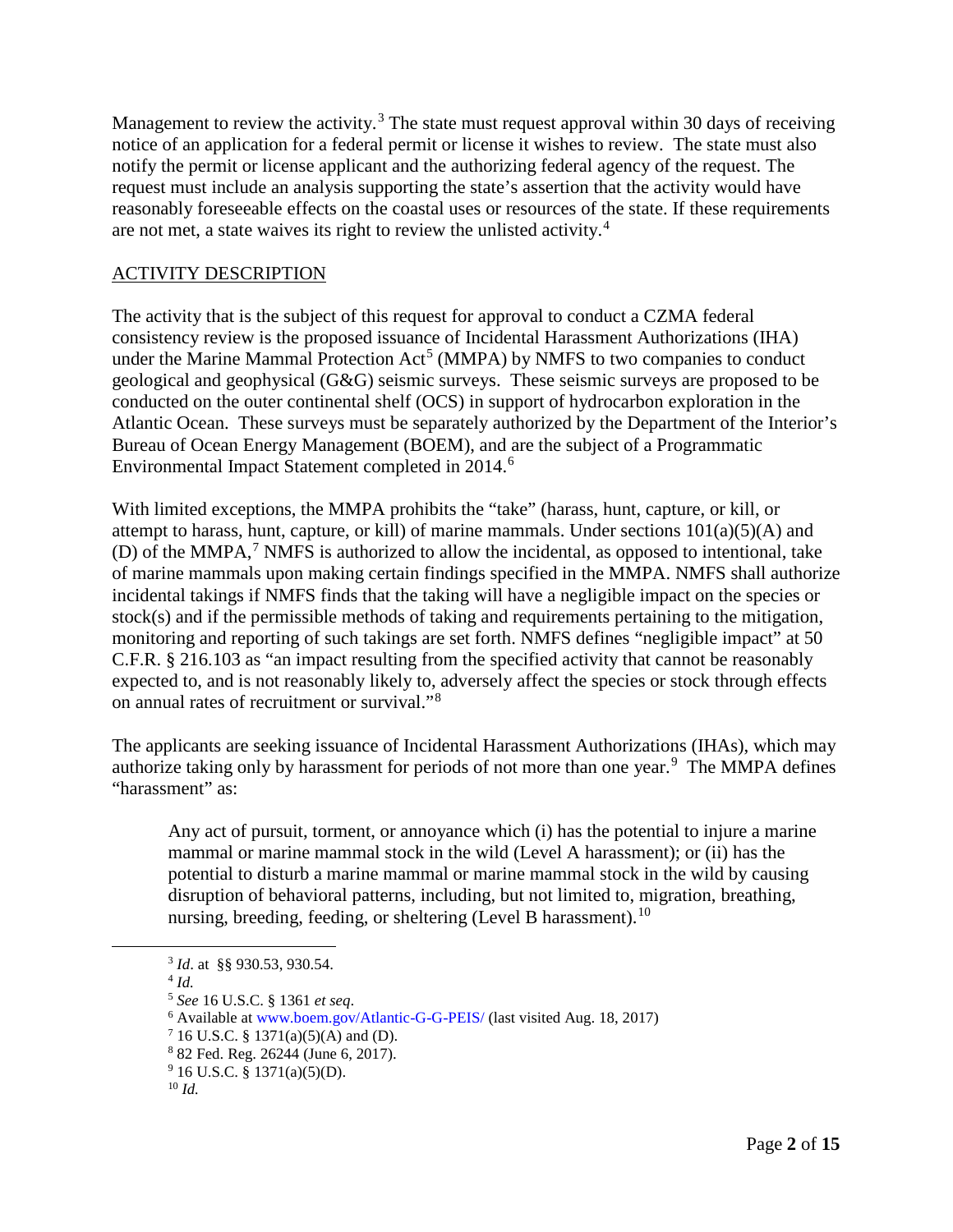An IHA must prescribe permissible methods of taking by harassment and other means of effecting the least practicable impacts on marine mammals (i.e., mitigation measures).<sup>[11](#page-2-0)</sup> Because mitigation is a required component of an IHA, these mitigation requirements are part of the proposed activity for the purposes of this CZMA review.

WesternGeco submitted a request for authorization to NMFS on March 3, 2015, followed by a revised version on February 17, 2016.<sup>[12](#page-2-1)</sup> CGG submitted a request for authorization on December 21, 2015, followed by revised versions on February 18, 2016, April 6, 2016, and May 26, 2016.[13](#page-2-2) On June 6, 2017, NMFS published in the Federal Register a proposal to issue IHAs for five proposed G&G surveys in the Atlantic Ocean (proposed IHAs).<sup>[14](#page-2-3)</sup>

Both applicants are proposing to conduct two-dimensional (2D) seismic surveys in the South and Mid-Atlantic Ocean. The surveys would be conducted within federal waters. Within the OCS State Administrative Boundaries established by BOEM, the area for both surveys extends from northern Florida to Virginia with the northern limit being 38° North latitude and the southern limit being 30° North latitude.<sup>[15](#page-2-4)</sup> The closest point of the CGG survey to the Maryland coast would be 104 kilometers (km) (64 miles).<sup>[16](#page-2-5)</sup> The closest point of the WesternGeco survey to the Maryland coast is not provided in the record; however, WesternGeco will not conduct surveys any closer than 30 km (18.6 miles) from shore and the northernmost extent for the WesternGeco survey will not extend beyond the northern OCS Administrative Boundary for Virginia.<sup>[17](#page-2-6)</sup>

WesternGeco's survey plan consists of a grid with differently spaced lines (*see* Figures 1-1 to 1- 4 of Western's application). Lines are spaced 25 km (15.5 miles) apart in approximately the southwestern third of the project area and approximately 6 km (3.7 miles) apart in the remainder of the survey area. The survey plan includes a total of 26,641 km (16,553 miles) of data acquisition line plus an additional 689 km (428 miles) of lines expected for run-in/run-out, for a total of 27,330 km (16,982 miles). Water depths range from 20-4,700 meters (m). There would be limited additional operations associated with equipment testing, startup, and repeat coverage of any areas where initial data quality is sub-standard.[18](#page-2-7)

<http://www.nmfs.noaa.gov/pr/permits/incidental/oilgas.htm>.

<sup>16</sup> Letter from Amber Stooksbury, CGG, to Jeffrey Payne, NOAA (July21, 2017), at p. 2.

<span id="page-2-7"></span><span id="page-2-6"></span><span id="page-2-5"></span><sup>17</sup> Request by WesternGeco, LLC. for an Incidental Harassment Authorization for the Incidental Take of Marine Mammals in Conjunction with a Proposed 2D Seismic Program Mid- and South Atlantic Outer Continental Shelf, 2016-2017, February 17, 2016, at p. 2

<sup>11</sup> 16 U.S.C. § 1371(a)(5)(A)(i) 12 82 Fed. Reg. at 26245.

<sup>13</sup> *Id.*

<sup>14</sup> *Id.* at 26244.

<span id="page-2-4"></span><span id="page-2-3"></span><span id="page-2-2"></span><span id="page-2-1"></span><span id="page-2-0"></span><sup>15</sup> *See* Request by WesternGeco, LLC. for an Incidental Harassment Authorization for the Incidental Take of Marine Mammals in Conjunction with a Proposed 2D Seismic Program Mid- and South Atlantic Outer Continental Shelf, 2016-2017, February 17, 2016, Figure 1-1 at p. 2; and CGG, Request for an Incidental Harassment Authorization under the Marine Mammal Protection Act, CGG Atlantic 2D Seismic Program, December 2015, Figure 3 at p. 17. Both applications can be found at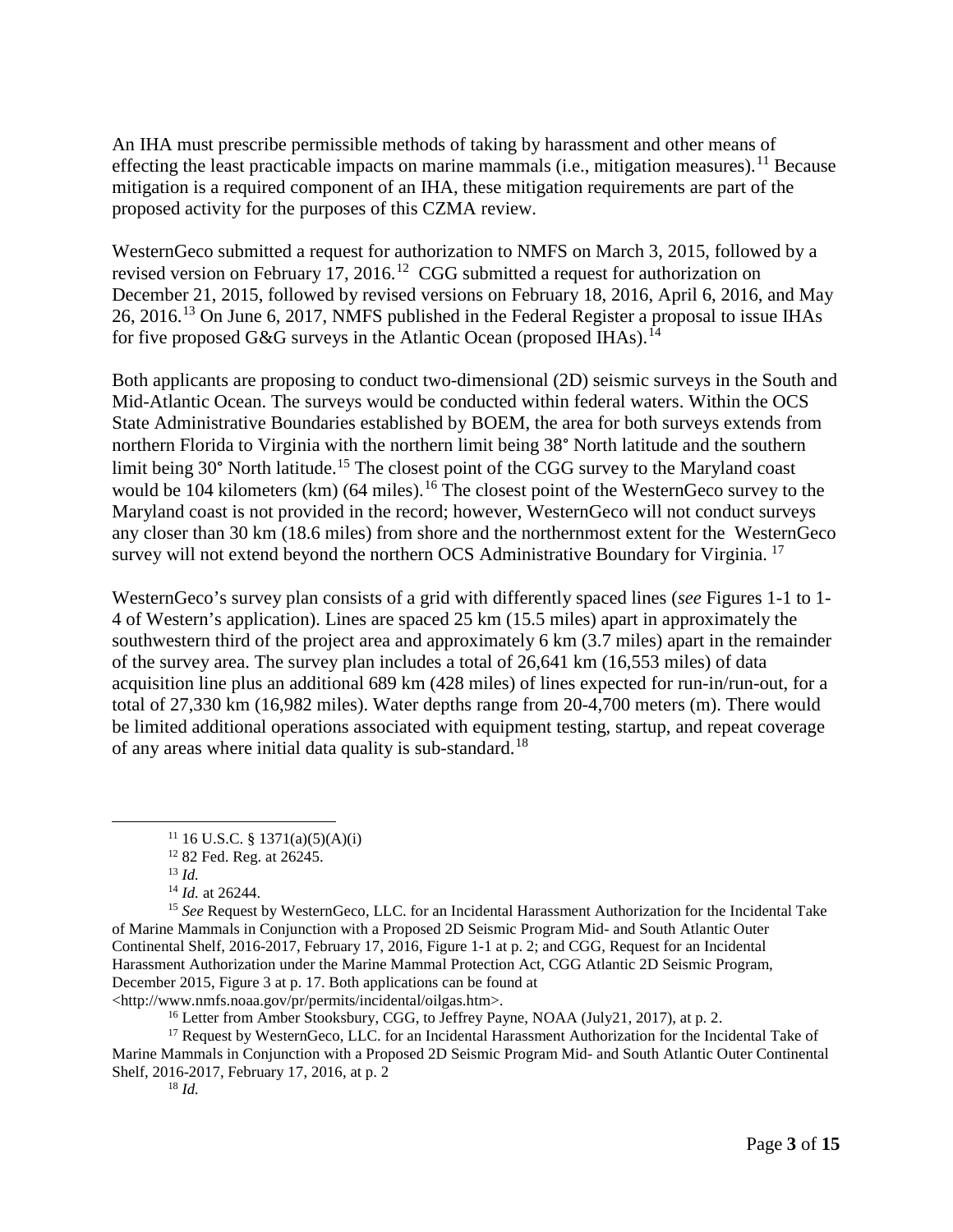WesternGeco plans to deploy a seismic source with a 24-airgun array configured as three identical subarrays of eight airguns each with 8 m spacing between strings. The three airgun strings would be towed at 10 m depth. The airgun array would fire every 37.5 m (approximately every 16 seconds, depending on vessel speed), at an expected transit speed of 4-5 knots. The source vessel would tow a single 10.5 km  $(6.5 \text{ miles})$  hydrophone streamer.<sup>[19](#page-3-0)</sup>

WesternGeco plans a full-year data acquisition program with an estimated 208 days of seismic operations.[20](#page-3-1)

CGG's survey plan consists of 53 survey tracklines in a 20 km (12.4 miles) by 20 km orthogonal grid (*see* Figure 3 of CGG's application). The tracklines would be 300 to 750 km (186-466 miles) in length. The survey plan includes a total of 28,670 km (17,814 miles) of data acquisition line, in water depths ranging from 100-5,000 m. The survey would involve one source vessel, as well as two support vessels. There would be limited additional operations associated with equipment testing, startup, and repeat coverage of any areas where initial data quality is sub-standard.<sup>[21](#page-3-2)</sup>

CGG plans to deploy a 36-airgun array configured as four subarrays of nine airguns each (*see* Figure 2 in CGG's application), with total dimensions of 24 m width by 16.5 m length and 8 m separation between strings. The four airgun strings would be towed at 7 m depth and the airgun array would fire every 25 m (approximately every 16 seconds, depending on vessel speed), at an expected transit speed of 4.5 knots. The source vessel would tow a single 10-12 km (7.4 miles) hydrophone streamer. $^{22}$  $^{22}$  $^{22}$ 

CGG plans a six-month data acquisition program, with an estimated 155 days of seismic operations. Seismic operations typically occur 24 hours per day.[23](#page-3-4)

In addition to the seismic survey vessel, there is usually at least one support vessel, which supports the seismic vessel by, among other things, acting as a lookout to ensure safe marine operations through monitoring and maintaining lines of communication with any incoming or surrounding traffic. These operations are usually also accompanied by at least one supply vessel.

In its proposed IHA, NMFS authorizes harassments for fin, humpback, and North Atlantic right whale, Humpback whales, and bottlenose, common and spotted dolphins, which are species identified by the state. <sup>[24](#page-3-5)</sup> NMFS concludes that these takes are small numbers in the context of species densities.<sup>[25](#page-3-6)</sup> To conduct the proposed negligible impact finding, NMFS considered the estimates of the number of marine mammals that may be taken in the context of the intensity or duration of the responses, context of any responses (e.g., critical reproductive time or location,

<sup>25</sup> *Id*. at 26,285.

 <sup>19</sup> *Id.*

<sup>20</sup> *Id.* at 26,246.

<sup>21</sup> *Id.* at 26,249.

<sup>22</sup> *Id.*

<sup>23</sup> *Id.* at 26,246.

<span id="page-3-6"></span><span id="page-3-5"></span><span id="page-3-4"></span><span id="page-3-3"></span><span id="page-3-2"></span><span id="page-3-1"></span><span id="page-3-0"></span><sup>24</sup> *Id*. at 26,295-26,296 (Table 11). *See* Letter from Mark Belton, DNR, to Jeffrey Payne, et al., NOAA, (July 6, 2017), attached General Comments at p. 1.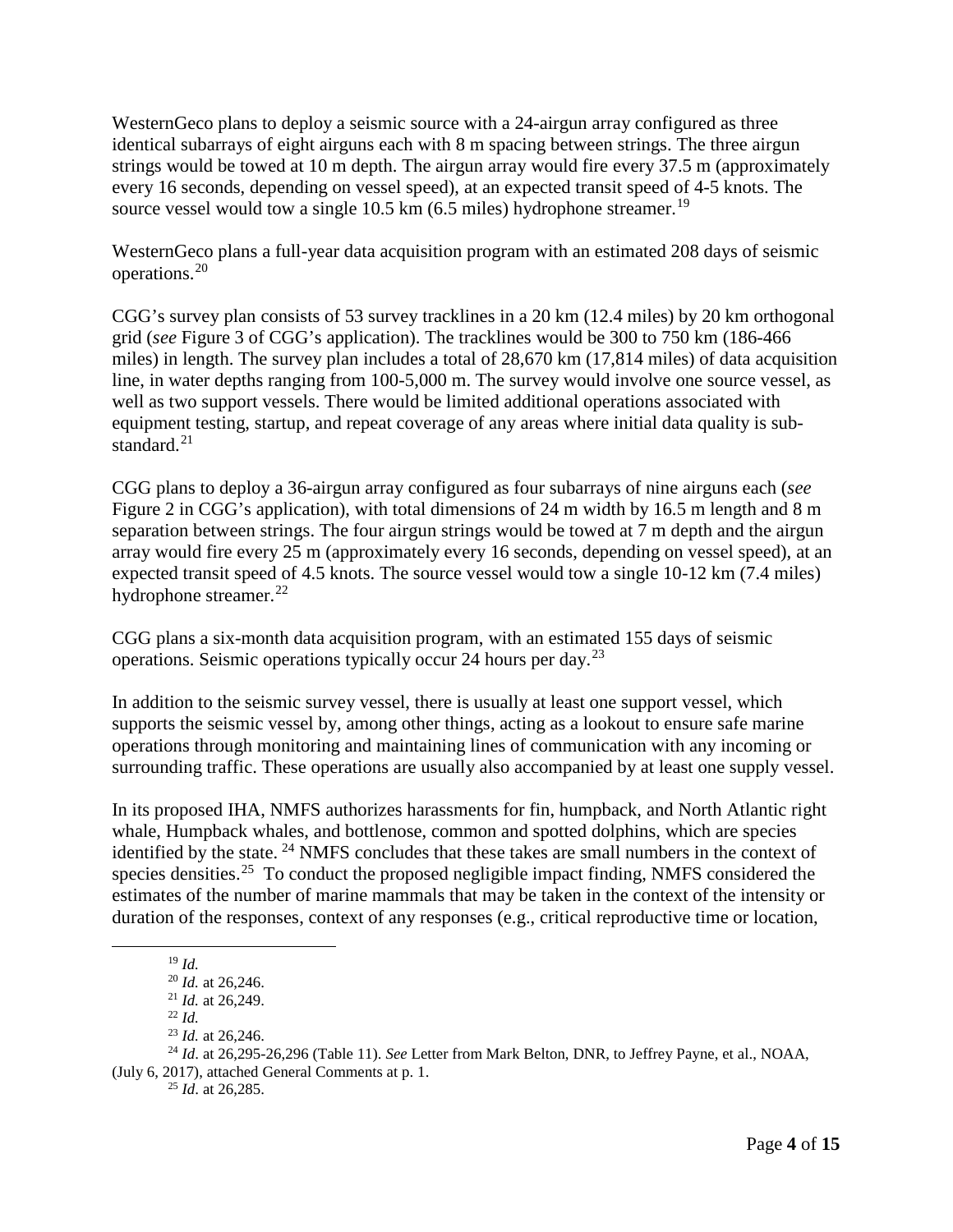migration), as well as effects on habitat. NMFS also assessed the number, intensity and context of estimated takes by evaluating this information relative to population status, and derived a magnitude and impact rating for the authorization of take for each species.<sup>26</sup> NMFS concluded that the issuance of take would have a negligible impact on the above listed whale species after finding a magnitude and impact rating of "*de minimis*" for each of the identified species populations, with the exception of finding a "moderate" impact for Fin whales for WesternGeco.<sup>27</sup>

Both surveys incorporate mitigation measures and protocols to reduce impacts to marine mammals. The suite of mitigation measures and protocols proposed by NMFS differs and are more restrictive than those required by BOEM or the applicants.<sup>[28](#page-4-2)</sup> The mitigation measures that NMFS proposes to require include: trained, dedicated marine mammal observers; a passive acoustic monitoring; buffer, exclusion, and shutdown zones; ramp-up; closure areas.  $^{29}$  $^{29}$  $^{29}$ 

The proposed mitigation measures also establish closure areas where no seismic survey effort may occur. No seismic surveys can occur within 30 km of the coast in order to protect the coastal stocks of bottlenose dolphin.  $30$  No surveys may be conducted within 47 km (29.2 miles) of the coast between November and April in order to protect North Atlantic right whales from ship strike during migration. $31$ 

NMFS has determined that the mitigation measures are reasonably likely to accomplish or contribute to the accomplishment of:

- Increasing the probability of detecting marine mammals;
- Avoidance or minimization of injury of death to marine mammals;
- Reduction of the number of takes;
- Reduction of the number of exposures to an individual;
- Reduction in the intensity of exposures; and
- Avoidance or minimization of impacts in habitat areas with particular attention to prey base, the potential for blockage or limitation of passage to or from biologically important areas, habitat disturbances during time periods that biologically important.<sup>[32](#page-4-6)</sup>

### RELATED UNLISTED ACTIVITY REVIEW REQUESTS

<span id="page-4-0"></span>In 2014, Maryland requested approval to review nine G&G applications,  $33$  including those of  $CGG<sup>34</sup>$  $CGG<sup>34</sup>$  $CGG<sup>34</sup>$  and WesternGeco.<sup>[35](#page-4-1)</sup> On November 18, 2014, the Office for Coastal Management

<span id="page-4-8"></span><span id="page-4-7"></span><span id="page-4-6"></span><span id="page-4-5"></span><span id="page-4-4"></span><span id="page-4-3"></span><span id="page-4-2"></span><span id="page-4-1"></span><sup>30</sup> *Id.* at 26,256. Note that the closest points to shore proposed the applicants are 30 km (18.6 miles) for WesternGeco, and 80 km (49.7 miles) for CGG.

<sup>31</sup> *Id*. at 26259.

<sup>34</sup> E14-005.

 <sup>26</sup> *Id*. at 26,296.

<sup>27</sup> *Id*. at 26,304-06, Table 17 (WesternGeco), Table 18 (CGG).

<sup>28</sup> *Id*. at 26,250-26,274.

<sup>29</sup> *Id.* at 26,250-26,274.

<sup>32</sup> *Id*.

<sup>&</sup>lt;sup>33</sup> Letter from Matt Fleming, MD DNR, to Paul M. Scholz, NOAA (Aug. 22, 2014).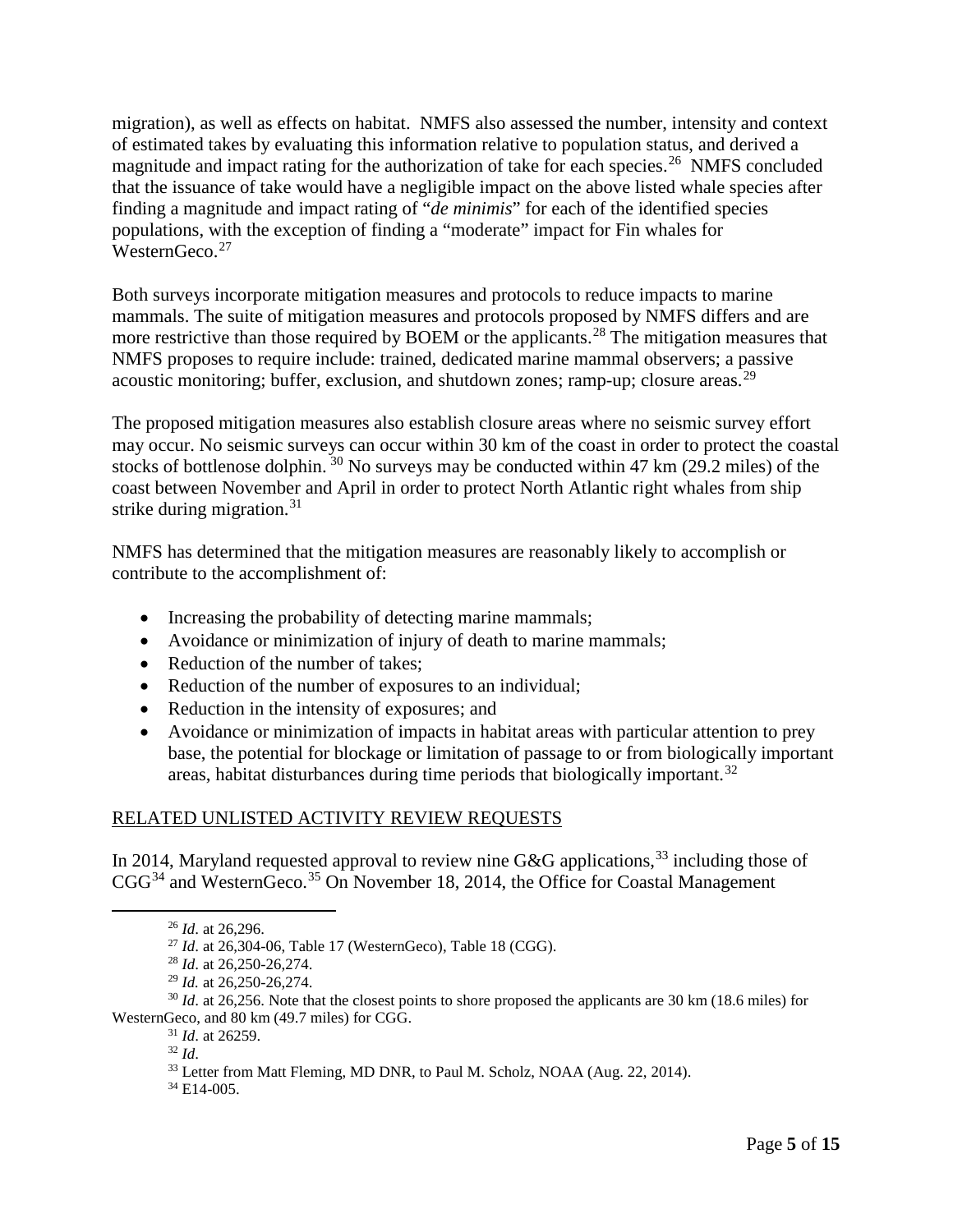approved the state's request to review the CGG G&G permit application as to the potential user conflict effects on commercial and recreational fisheries.<sup>[36](#page-5-0)</sup> The Office for Coastal Management denied Maryland's request to review the G&G application of WesternGeco upon the finding that the areas of the proposed survey, which did not extend northward of the northern OCS Administrative Boundary for Virginia, had not been shown to be within the interests of the state.

On March 26, 2017, the state notified CGG and NOAA that due to changes in the scope of CGG's proposed seismic activities that had eliminated areas offshore of Maryland, the Maryland Coastal Management Program had determined that the submission of a federal consistency certification pursuant to 15 C.F.R. § 930.57 was no longer necessary.[37](#page-5-1)

Although the NMFS proposed IHAs are associated with the BOEM G&G permit review for the same activity, under the CZMA they are separate federal actions subject to the federal consistency regulations.[38](#page-5-2)

## THE CRITERIA FOR REVIEW OF STATE REQUESTS

Maryland has included MMPA permits for the taking of marine mammals in its list of federal permits subject to CZMA review. However, the applicability of this listing only applies to permits for activities conducted in state waters. Since the proposed IHAs are for activities that are entirely within federal waters, the state must request approval by the Office for Coastal Management to review the proposed action pursuant to the requirements of 15 C.F.R. § 930.54.

The state's request must meet two criteria. First, the state must make the request within 30 days of being notified of the application to the approving federal agency (in this case NMFS).<sup>[39](#page-5-3)</sup> Second, the state must show that the proposed action may have reasonably foreseeable effects on uses or resources of the coastal zone of the state.<sup>[40](#page-5-4)</sup>

### 1. The Timeliness of the Request

NMFS published a Federal Register notice of the proposed IHAs on June 6, 2017. On June 8, 2017, the Office for Coastal Management notified states that states had 30 days from the date of the publication of the Federal Register notice (June 6, 2017) to request approval to conduct CZMA reviews of the IHAs.<sup>[41](#page-5-5)</sup> The deadline for submitting requests to the Office for Coastal Management was July 6, 2017. Maryland submitted its request on July 6, 2017. The Office for Coastal Management finds that the state's request is timely.

<span id="page-5-3"></span><span id="page-5-2"></span><span id="page-5-1"></span><span id="page-5-0"></span>2014).

<span id="page-5-5"></span><span id="page-5-4"></span>2017).

 <sup>35</sup> E14-004.

<sup>&</sup>lt;sup>36</sup> Letter from Jeffrey L. Payne, Office for Coastal Management, to Matt Fleming, MD DNR (Nov. 18,

<sup>&</sup>lt;sup>37</sup> Letter from Elder Ghigareilli, MD MDE) to Amber Stooksbury, (CGG) (March 26, 2017).

<sup>38</sup> *See* 15 C.F.R. § 930.51(a).

 $39 \text{ }$  \$ 930.54(a)(1).

 $40 \text{ }$ § 930.54(c).

<sup>41</sup> Email from Kerry Kehoe, Office for Coastal Management, to Matt Fleming, MD DNR, *et al.* (June 8,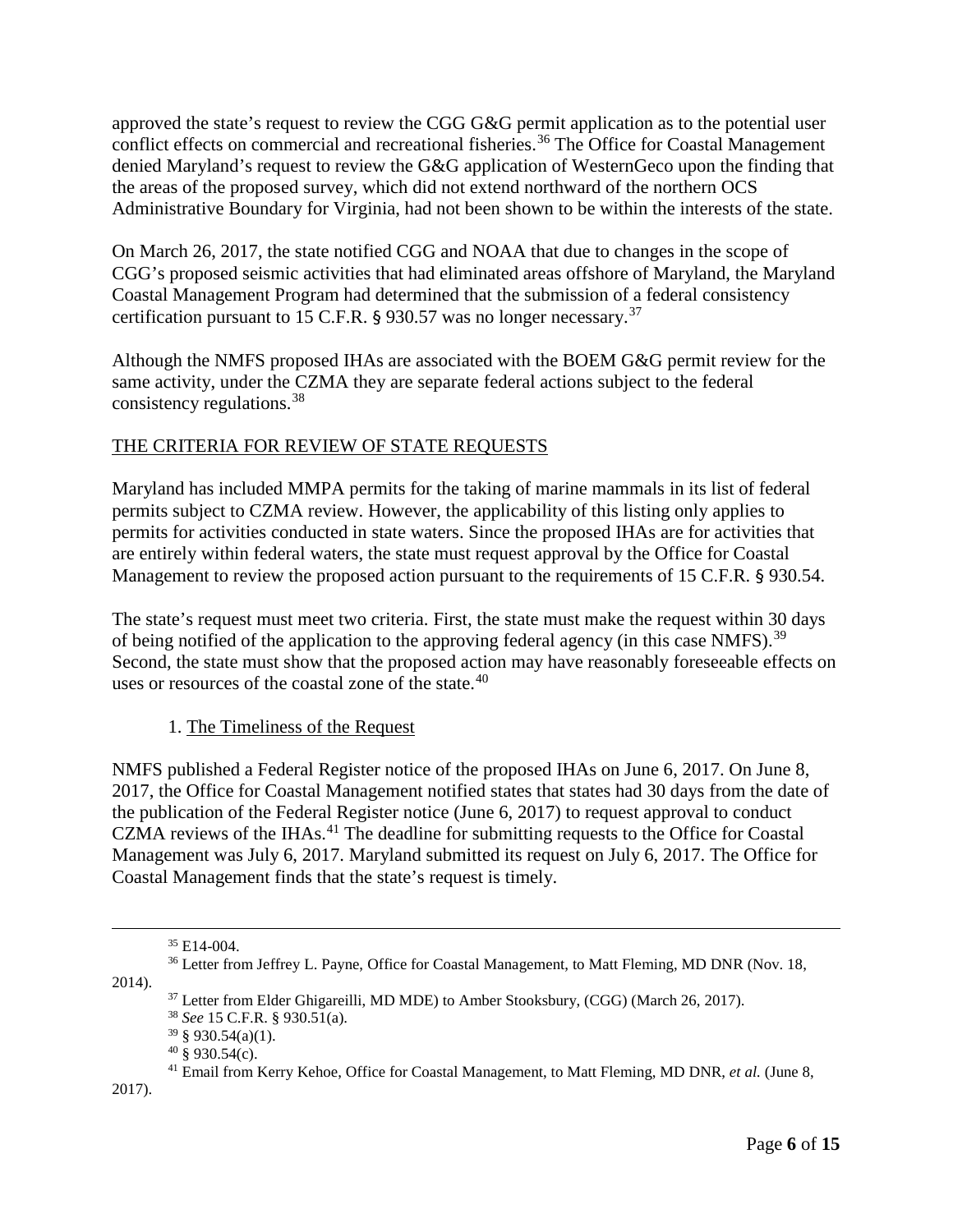Comments submitted by the International Association of Geophysical Contractors (IAGC) assert that constructive notice occurred in February 2016, when NMFS published the WesternGeco application on its website, and on June 1, 2017, when NMFS published the CGG application on its website. IAGC argues that the 30-day deadline to request review of both applications had passed by the date Maryland submitted its request to the Office for Coastal Management on July 6,  $2017.<sup>42</sup>$  $2017.<sup>42</sup>$  $2017.<sup>42</sup>$ 

The Office for Coastal Management finds that this argument is not persuasive. The federal consistency regulations specify that federal agencies or applicants should provide written notice of the submission of applications for federal licenses or permits for unlisted activities to the State agency.<sup>[43](#page-6-1)</sup> A state does not waive its right to review an activity when the state does not receive notice of the permit or license application.<sup>[44](#page-6-2)</sup> The regulations further state that notice to the state may be constructive "if notice is published in an official federal public notification document or through an official State clearinghouse (i.e., the Federal Register, draft or final NEPA EISs that are submitted to the State agency, or a State's intergovernmental review process)."[45](#page-6-3) As stated above, NMFS published notice of the CGG and WesternGeco IHA applications in the Federal Register on June 6, 2017, providing constructive notice to the states at that time.

The Office for Coastal Management, as it has done for other actions relating to the proposed seismic surveys as a courtesy due to the known interest of some states, informed the states that June 6, 2017, was the start of the 30-day timeframe for submitting approval requests. The purpose of the communication was to remove any uncertainty and potential threshold issues as to when the time for submitting requests began and ended.

### 2. Whether the Proposed Activity Has Reasonably Foreseeable Effects on Uses or Resources of the State's Coastal Zone

States have the burden of showing that the proposed activity would have reasonably foreseeable effects on coastal uses or resources of the state.<sup>[46](#page-6-4)</sup> Effects include direct, indirect and cumulative effects.<sup>[47](#page-6-5)</sup> The Office for Coastal Management's review of a state unlisted activity request and decision are a fact-specific, case-by-case evaluation based on the totality of specific circumstances and information provided.[48](#page-6-6) In addition to the information in Maryland's request and supplementary information provided by the state,  $49$  the Office for Coastal Management's decision record includes the IHA applications, the proposed IHAs and any references therein, comments submitted by IAGC, and any information provided by the applicant and federal agencies.

<span id="page-6-4"></span><span id="page-6-3"></span><span id="page-6-2"></span><span id="page-6-1"></span><span id="page-6-0"></span>The proposed action is the authorization of the incidental take of marine mammals. As such, the

<sup>&</sup>lt;sup>42</sup> Letter from Nikki Martin, IAGC, to Jeffrey Payne, NOAA (July 21, 2017), at p. 2.

 $43 \text{ }$  \$930.54(a)(2).

 $44\frac{8}{9}930.54(a)(1)$ .

 $45 \times 930.54(a)(2)$ .

<sup>46</sup> *See* § 930.54(b).

<span id="page-6-5"></span> $47 \text{ }$ § 930.11(g).

<span id="page-6-6"></span><sup>48</sup> 65 Fed. Reg. 77,124, 77,130 (December 8, 2000).

<span id="page-6-7"></span><sup>49</sup> *See* Letter from Mark Belton, MD DNR, to Jeffrey Payne, NOAA (July 21, 2017).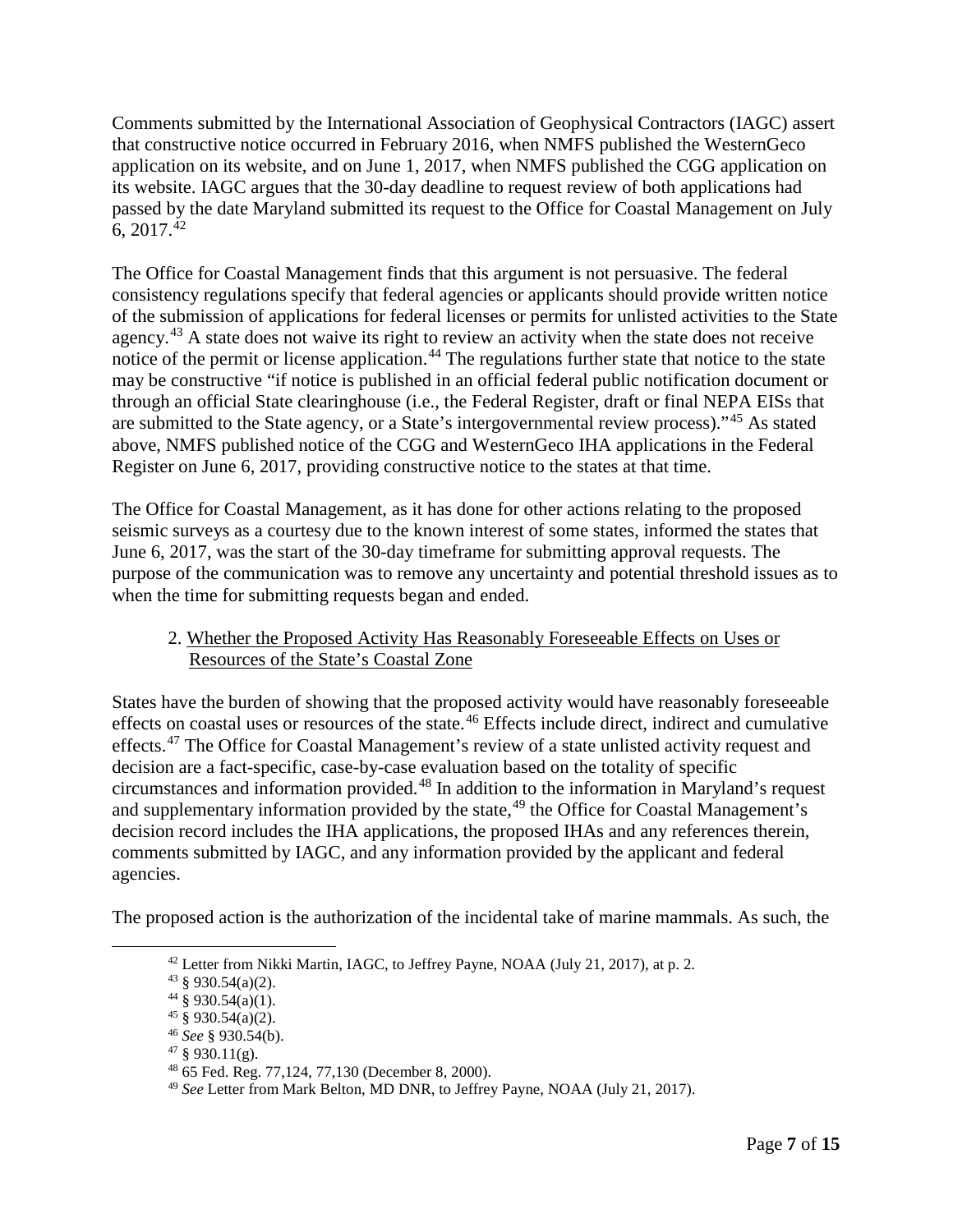state must demonstrate that impacts from the proposed action will have reasonably foreseeable effects on marine mammals of the coastal zone of the state. The full range of reasonably foreseeable effects that may result from the seismic surveys is not the subject of the proposed action.The review by BOEM of the applications for the issuance of G&G permits covers the full range of effects of the seismic surveys. The state has already had the opportunity to review those applications.[50](#page-7-0) Effects unrelated to marine mammals are not within the scope of the proposed activity and not further considered in the review of the request by the state.

### (a) Summary of the Arguments by the State

The State of Maryland asserts that the potential impacts associated with the proposed IHAs will have reasonably foreseeable effects on marine mammals, their habitats, and related economic interests of Maryland's coastal zone, especially on water-dependent businesses and coastal recreation and tourism.[51](#page-7-1)

The state asserts that marine mammals such as whales, dolphins, porpoises and seals are vital coastal resources. Marine mammals, fish, sea turtles and other aquatic life that inhabit the ocean off Maryland's shore are said by the state to contribute significantly to the economy and quality of life of the state's coastal communities. They hold intrinsic value to the visiting public and contribute to the local tourism economy. Their presence often define coastal recreational experiences and support numerous coastal uses such as swimming and surfing, boating, recreational and commercial fishing, wildlife watching and diving. The state believes that seismic surveys in proximity to sensitive coastal and marine resources jeopardizes the state's commercial, recreational, tourism and wildlife watching industries.

The state asserts that there is growing evidence that existing, emerging and cumulative human activities are having a significant impact on the ocean environment. The growing list of impacts include those from increasing anthropogenic noise, climate change, coastal eutrophication, pollution, ocean acidification, plankton decline, overfishing, and invasive species. The state believes that the proposed surveys may add to these stressors when ocean and estuarine ecosystems are already at an ecological tipping point.

Of particular concern to the state are the increasing and overlapping levels of sound off of Maryland's coast including vessel traffic; renewable energy development; the extraction of sand resources; and training and testing exercises by the U.S. Navy scheduled to begin in November 2018 using sonar, explosives, ordinances, and lasers.

The state asserts that high-energy seismic surveys can impact marine mammals and prey species directly and indirectly. The asserted direct impacts range from death; injury to hearing; disruption of foraging, communication, migration and reproduction; and alteration of benthic and pelagic habitats. Indirect impacts include affects to inter-organism relationships and their lifesupporting functions such as the impacts to fish, squid and octopuses, which are prey species for dolphins and toothed whales.

<span id="page-7-1"></span><span id="page-7-0"></span> <sup>50</sup> *Infra* at 6.

<sup>51</sup> See Letters from Mark Belton, MD DNR, to Jeffrey Payne, NOAA (July 6, 2017 and July 21, 2017).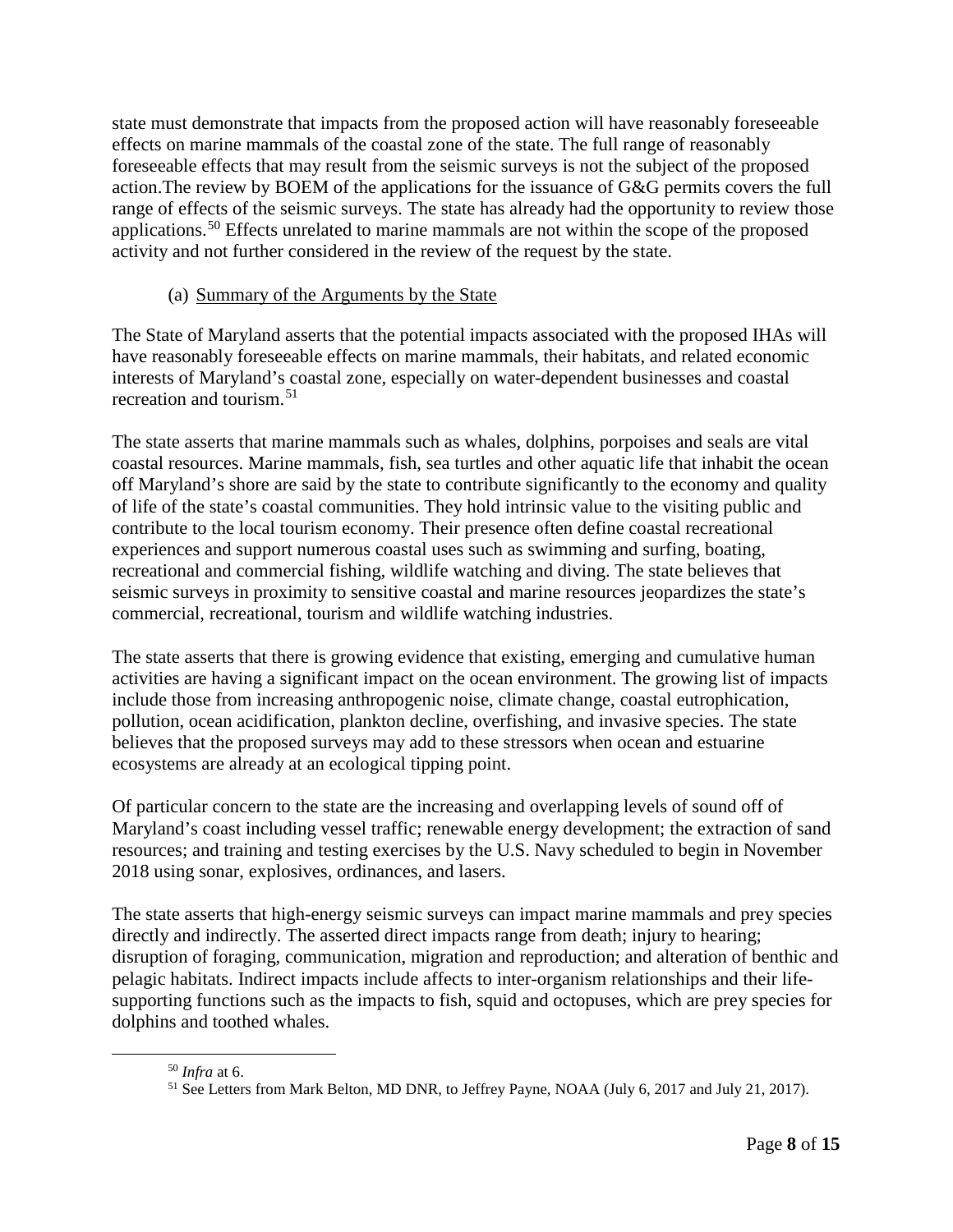The state notes that IHAs authorize disruptions to behavioral patterns that include but are not limited to migration, breathing, nursing, breeding, feeding, socializing and sheltering. The state claims that the estimates of whale and dolphin takes leading to potential injury may underestimate impacts since the underlying risk model and assumptions about protective measures likely underestimate the severity and breadth of impacts. Relying on the 2013 literature review by Weilgart,<sup>[52](#page-8-0)</sup> the state asserts that conventional mitigation measures are insufficient to protect marine mammals given the difficulty of reliably detecting marine mammals, and of determining a safe zone for underwater noise.

The state asserts that its coastal economy includes beachfront tourism and whale watching tours. Included with its July 21, 2017, request is a map from the Maryland Coastal Atlas depicting areas of wildlife viewing from chartered boats. The caption states that the data was collected during a participatory mapping workshop in 2010.

(b) Analysis

The state has requested approval to review IHAs for potential impacts to highly migratory species of marine mammals from an activity that will occur no closer than the federal waters offshore of Virginia and extend over a vast range of the ocean extending south to offshore of northern Florida and out 350 nautical miles to the U.S. Extended Continental Shelf boundary. Few of the marine mammals in the proposed survey area can be shown to have had any presence or connection to the state. For dolphins and Atlantic right whales that are found in state waters, the state has failed to show that the species would be affected after consideration of proposed and required area closures. For the other species identified by the state, we have determined that the state has failed to demonstrate a reasonable likelihood of effects on state resources. As for wildlife viewing activities, we also find that the state has failed to demonstrate a reasonably foreseeable effect on a state use.

### *Effects to Dolphins*

The Office for Coastal Management takes note that the sighting of dolphins from the Maryland shore is a common occurrence. However, that dolphins occur in state waters does not establish that these resources are within range of the proposed surveys.

The state cites *Mid-Atlantic Wildlife Studies: Distribution and Abundance of Wildlife along the Eastern Seaboard 2012-2014* as a reference for its effects analysis.<sup>[53](#page-8-1)</sup> The report states that there are two genetically distinct ecotypes of bottlenose dolphins in the western North Atlantic. The "offshore" ecotype inhabits colder, deeper waters on the outer continental shelf and shelf edge,

<span id="page-8-0"></span><sup>&</sup>lt;sup>52</sup> Weilgart, L. (2013). " A review of the impacts of seismic airgun surveys on marine life." Submitted to the CBD Expert Workshop on Underwater Noise and its Impacts on Marine and Coastal Biodiversity, 25-27 February 2014, London, UK. Available at:<http://www.cbd.int/doc/?meeting=MCBEM-2014-01> (last visited Sept. 19, 2017).<br><sup>53</sup> Williams, K.A. et al., Mid-Atlantic Wildlife Studies: Distribution and Abundance of Wildlife along the

<span id="page-8-1"></span>Eastern Seaboard 2012-2014, Biodiversity Research Institute, Science Communications Series BRI 2015-19 (2015).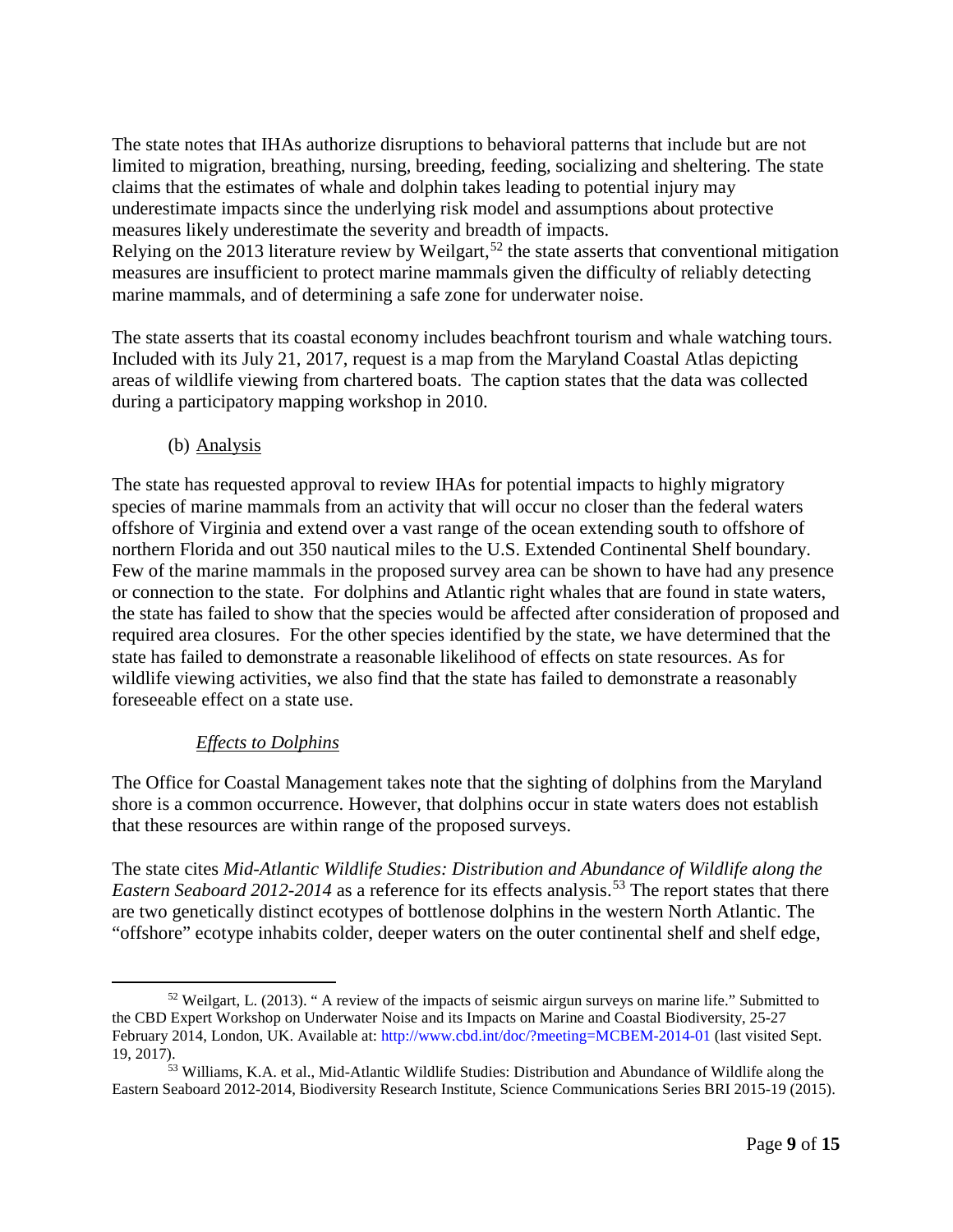while "coastal" dolphins occur in more nearshore areas.<sup>[54](#page-9-0)</sup> The proposed IHA also notes the discontinuity between coastal populations of bottlenose dolphins and those that inhabit deeper waters offshore. The range of coastal populations typically occur within 20 km (12.4 miles) of the coast, which is outside of the range of the proposed surveys. While the coastal population of bottlenose dolphin is known to occur further offshore than 20 km, available information suggests that a 20 km exclusion zone for the surveys would avoid the vast majority of impacts. NMFS has added an additional 10 km to this exclusion zone for the specific purpose of further protecting the coastal population of bottlenose dolphin.<sup>[55](#page-9-1)</sup>

The Office for Coastal Management finds that the stock of bottlenose dolphins that are within the range of the proposed surveys is not a state resource, and the state has not demonstrated a reasonably foreseeable effect on coastal stocks of bottlenose dolphins.

### *Effects to Whales*

Under the CZMA regulations, a state coastal resource may include a biological resource that is found within a State's coastal zone "on a regular or cyclical basis."[56](#page-9-2) The state has not presented information showing that whales are regularly or cyclically found in its waters.

The State of Maryland has surveyed the abundance and distribution of marine mammals in state and federal waters. These surveys were conducted as part of studies for the Maryland Wind Offshore Wind Energy Area, which has a western-most edge about 10 nm from the Maryland shore. From July 2013 to June 2015, 24 aerial surveys to collect data on the presence, density and seasonality of large whale species were conducted along Maryland coastal waters. Maryland is also cost-sharing a three-year study with BOEM to collect acoustic data to characterize patterns of temporal and spatial occurrence of vocalizing marine mammal species (including North Atlantic Right,<sup>[57](#page-9-3)</sup> Fin, Humpback, Minke and other whale species).

In support of its request, the state has submitted the report *Marine Mammal and Sea Turtle Sightings in the Vicinity of the Maryland Wind Energy Area July 2013-June 2015*. [58](#page-9-4) The report summarizes two years of monthly aerial surveys of marine mammals offshore of Maryland following 12 perpendicular tracts from the Maryland shore extending 55 to 70 km (34 to 43 miles) out to sea. While the surveys do not pertain to areas where CGG and WesternGeco

<span id="page-9-4"></span><sup>58</sup> Barco, Susan, *et al*., MD Dept. of Natural Resources, Marine Mammal and Sea Turtle Sightings in the Vicinity of the Maryland Wind Energy Area July 2013-June 2015 (cited as VAQF Scientific Report # 2015-06).

<span id="page-9-0"></span> <sup>54</sup> *Id.* at p. 22 *citing* Waring,G.T. et al., U.S. Atlantic and Gulf of Mexico Marine Mammal Stock Assessments – 2013, NOAA Technical Memo 228 (2014).

<sup>55</sup> 82 Fed. Reg. 26244, 26256 (June 6, 2017).

<sup>56</sup> 15 C.F.R. § 930.11(b).

<span id="page-9-3"></span><span id="page-9-2"></span><span id="page-9-1"></span><sup>&</sup>lt;sup>57</sup> While not specified by the state's submissions, the proposed IHA and BOEM PEIS identifies that a portion of state waters is seasonal management area (SMAs), and state waters fall within a biologically important area (BIA). These areas were designated by NMFS to reduce ship strikes of North Atlantic right whales as they migrate between their calving and nursing grounds in the Southeastern coastal areas, to their mating and feeding grounds in New England waters. 82 Fed. Reg. at 26,257-26,260; BOEM PEIS at Figures 4-7 and 4-8; https://cetsound.noaa.gov/biologically-important-area-map (last visited 8/23/2017). The overlap of state waters with a SMA or BIA is not *per se* evidence of regular or cyclical presence in state waters, particularly in this case where these areas encompass the coastal areas of almost the entirety of the Eastern seaboard.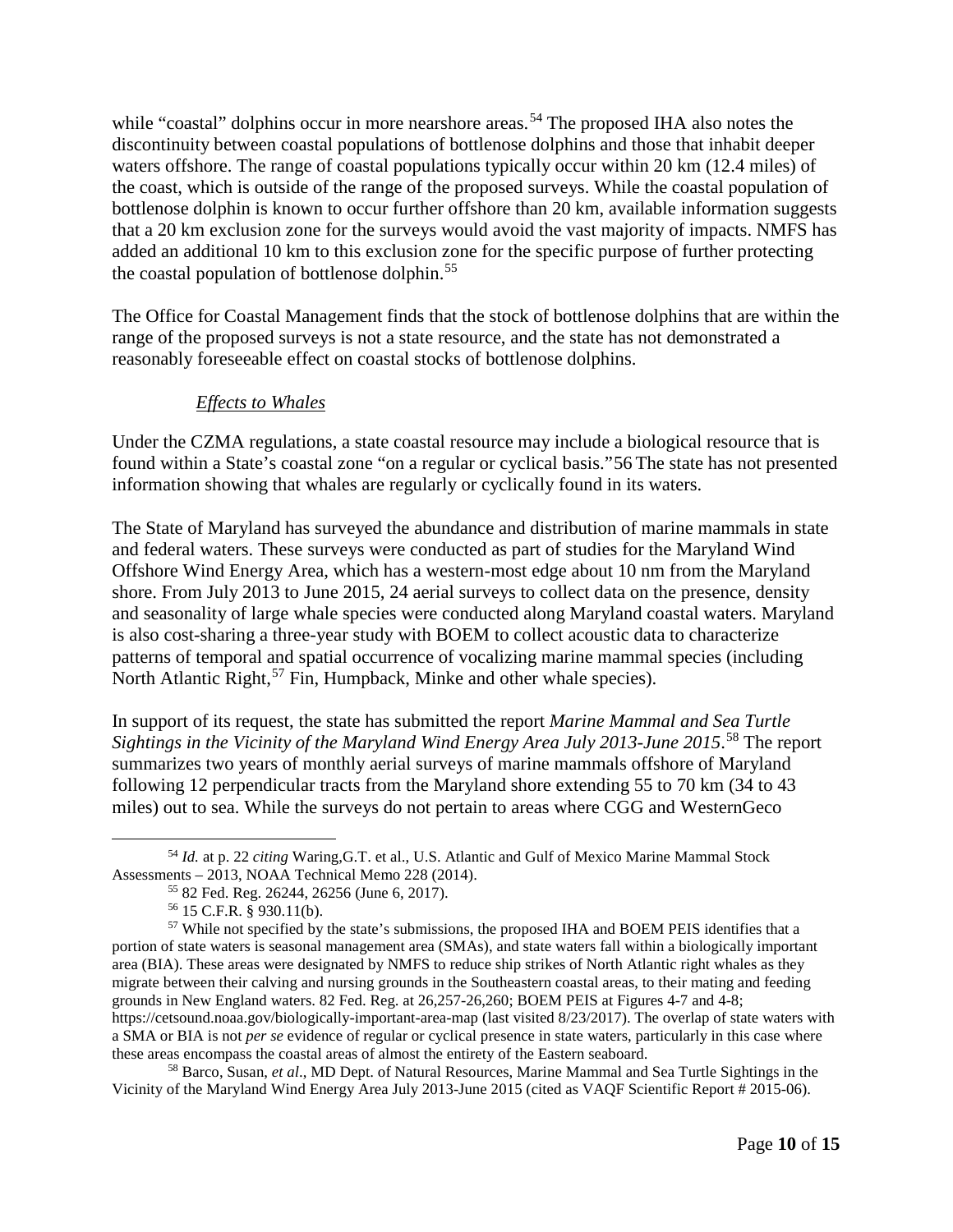propose to conduct G&G surveys, the results are notable in that no baleen whales were recorded as having been found in state waters in the 24 monthly surveys conducted.<sup>[59](#page-10-0)</sup>

Even if we were to find that the identified whales are a state resource, the state has also failed to meet its burden to demonstrate that the proposed action would have a reasonably foreseeable effect on the resource.

As noted above, the activity that the state has requested to review is the proposed issuance of IHA for the taking of marine mammals. The authorization is limited to harassments (primarily Level B, but some Level A), and may only be issued if NMFS determines that the activity for which the IHAs have been requested will have negligible impacts. The CZMA reasonably foreseeable effects standard is separate and distinct from that found in the MMPA standards. The Office for Coastal Management does not consider a take of a marine mammal, particularly in the form of a temporary behavioral disturbance outside of a state coastal zone, to be a *per se* coastal effect.<sup>[60](#page-10-1)</sup> The burden is on the state to demonstrate how the issuance of the IHAs for harassments outside of the coastal zone arise to effects to uses or resources of the state's coastal zone.

Importantly, the geographic scale of this particular IHA is difficult to translate into effects on particular marine mammals or stocks that are state resources, as the IHA assesses the effects of the entire geographic extent of the proposed survey activities in the South and Mid-Atlantic. While NMFS analyzes the geographic distribution of marine mammals as a part of its effects analysis, taking care to consider seasonal and regional variability, and modelling is conducted in zones, neither the applicant nor NMFS provides a regional or geographic assessment of takes on a scale appropriate to analyze effects on a particular state resource. Furthermore, the IHA provides conclusions of the number of exposures to a population in the entire survey area by species, not the number of exposures of individual members of each species. Likewise, the negligible impact analysis is made on a population level. Thus, without more analysis from the state, the issuance of takes by an IHA for a large geographic area, for species that are infrequently found in state waters, does not provide a level of specificity to demonstrate foreseeable effects on a particular state's resources.<sup>[61](#page-10-2)</sup>

The state asserts that ocean noise is significant, increasing globally, and poorly understood. These include the cumulative effects to marine mammal communications across larger distances, predator/prey interactions and populations, stress, vocalization and foraging. In considering the state's cumulative impact arguments, the Office for Coastal Management reviewed the NMFS proposed IHA and BOEM Final PEIS for Atlantic G&G Activities, and found that both NMFS and BOEM considered the combined impacts of other stressors. [62](#page-10-3) NMFS has considered impacts

<span id="page-10-0"></span> <sup>59</sup> *Id.*, Figure 3 at p. 6. Baleen whales were named for the long plates of baleen which hang in a row (like the teeth of a comb) from their upper jaws that are used to filter capture food, such as krill, other zooplankton, crustaceans, and small fish. 60 65 Fed. Reg. 77,124-175; 77,130 (Dec. 8, 2000).

<span id="page-10-3"></span><span id="page-10-2"></span><span id="page-10-1"></span><sup>61</sup> That said, even for the large scale of the IHA's analysis, NMFS finds *de minimis* effects of the authorized takes on the populations for each of the cited marine mammals, except Fin whales, which are moderate for WesternGeco. 82 Fed. Reg. at 26,296-26,312. Magnitude and Impact Ratings can be found for WesternGeco and CGG at 26,304-26,308.

<sup>62</sup> *See Id*. at 26,296; Final Programmatic Environmental Impact Statement (BOEM PEIS) for Atlantic OCS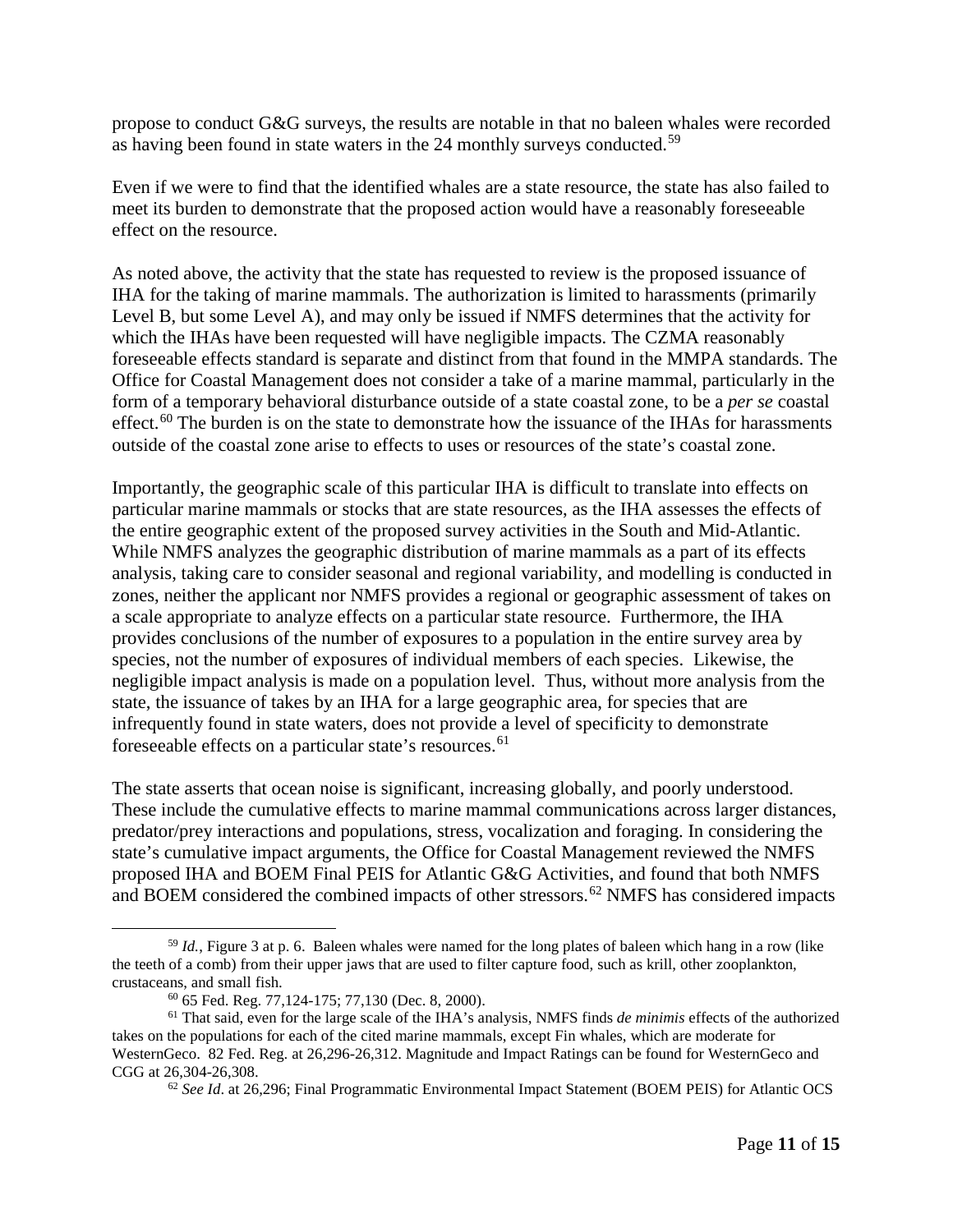other than sound such as those from ship strikes, entanglement, marine debris and fuel spills.<sup>[63](#page-11-0)</sup> NMFS has also considered indirect impacts such as increased ambient noise levels that could mask communications among marine mammals.<sup>[64](#page-11-1)</sup> NMFS has concluded that the impacts of this sort are likely to be short-term in duration as a survey vessel passes through an area.<sup>[65](#page-11-2)</sup>

NMFS and BOEM found that the sound from surveys operating simultaneously would not be appreciably louder and the radii of impacts would not overlap.<sup>[66](#page-11-3)</sup> Also, the state has not explained why the issuance of five IHA's would have cumulative effects to state uses or resources, especially when considering the large areal extent of the proposed surveys (which is over  $854,779$  km2 (330,032 miles<sup>2</sup>)),<sup>[67](#page-11-4)</sup> the movement of the vessels, the limited duration of the authorization for the surveys, time-area closures, exclusion zones, and other mitigation measures.<sup>[68](#page-11-5)</sup>

The state's challenge to the mitigation measure based on the 500 m shutdown zone is generalized and not compelling. Maryland points to Weilgart (2013) regarding uncertainty in establishing a "safe zone" for underwater noise.<sup>69</sup> However, NMFS considers a suite of mitigation measures and protocols which are more restrictive than those required by BOEM or the applicants.<sup>[70](#page-11-7)</sup> The mitigation measures that NMFS proposes to require include: trained, dedicated marine mammal observers; a passive acoustic monitoring; buffer, exclusion, and shutdown zones; ramp-up; closure areas.<sup>[71](#page-11-8)</sup> In developing the mitigation measures, NMFS, the expert federal agency, reviewed the measures proposed by the applicants; the mitigation requirements specified in the BOEM Programmatic Environmental Impact Statement for Atlantic OCS Proposed Geological and Geophysical Activities in the Mid-Atlantic and South Atlantic Planning Areas;<sup>[72](#page-11-9)</sup> seismic mitigation protocols required or recommended elsewhere; available scientific literature and a number of review articles.<sup>[73](#page-11-10)</sup> In its coastal effects analysis, it is the burden of the state to show that these mitigation measures are inadequate. Pointing to general scientific uncertainty is

 $\overline{a}$ Proposed Geological and Geophysical Activities, Mid-Atlantic and South Atlantic Planning Areas (OCS EIS/EA BOEM 2014-001), Section 3.6. Note that the MMPA does not use the term "cumulative impacts."

<sup>63</sup> *Id*. at 26,280-26,281.

<sup>64</sup> *Id.* at 26,279-26,280.

<sup>65</sup> *Id.* at 26,281.

<span id="page-11-3"></span><span id="page-11-2"></span><span id="page-11-1"></span><span id="page-11-0"></span><sup>&</sup>lt;sup>66</sup> *Id.* at 26,256; BOEM PEIS at 2-37 through 2-38. To avoid seismic interference, survey vessels typically maintain a 17.5 km separation during surveys. Sound models demonstrate that the largest exposure radii for Level B exposures are 15 km, occurring in 10 percent of modeled cases, with a more typical radii of no more than 10 km. *Id.* at 2-38. NMFS has also discussed simultaneous operation, and notes that, in fact, it may be a protective measure to group acoustic sources as closely together as possible, in which case the sound exposure would not be appreciably louder and potentially shorten total duration of sound exposure. 82 Fed. Reg. at 26,256. <sup>67</sup> BOEM PEIS at vii.

<span id="page-11-8"></span><span id="page-11-7"></span><span id="page-11-6"></span><span id="page-11-5"></span><span id="page-11-4"></span><sup>&</sup>lt;sup>68</sup> Although a biological opinion pursuant to the requirements of the Endangered Species Act (ESA) has not been completed at the time of this decision, NMFS has confirmed that a single biological opinion will be prepared for the proposed issuance of the five IHAs so that the cumulative impacts of the five IHAs will be assessed. *See* email from Benjamin Laws, NMFS Office of Protected Resources, to Kerry Kehoe, NOAA Office for Coastal Management (August 2, 2017).

<sup>&</sup>lt;sup>69</sup> Letter from Mark Belton, MD DNR, to Jeffrey Payne, NOAA (July 21, 2017) at 5-6.

<sup>70</sup> 82 Fed. Reg. at 26,250-26,274.

<sup>71</sup> *Id.* at 26,250-26,274.

<span id="page-11-9"></span><sup>72</sup> BOEM PEIS at xxv – xxvii.

<span id="page-11-10"></span><sup>73</sup> 82 Fed. Reg. at 26,250.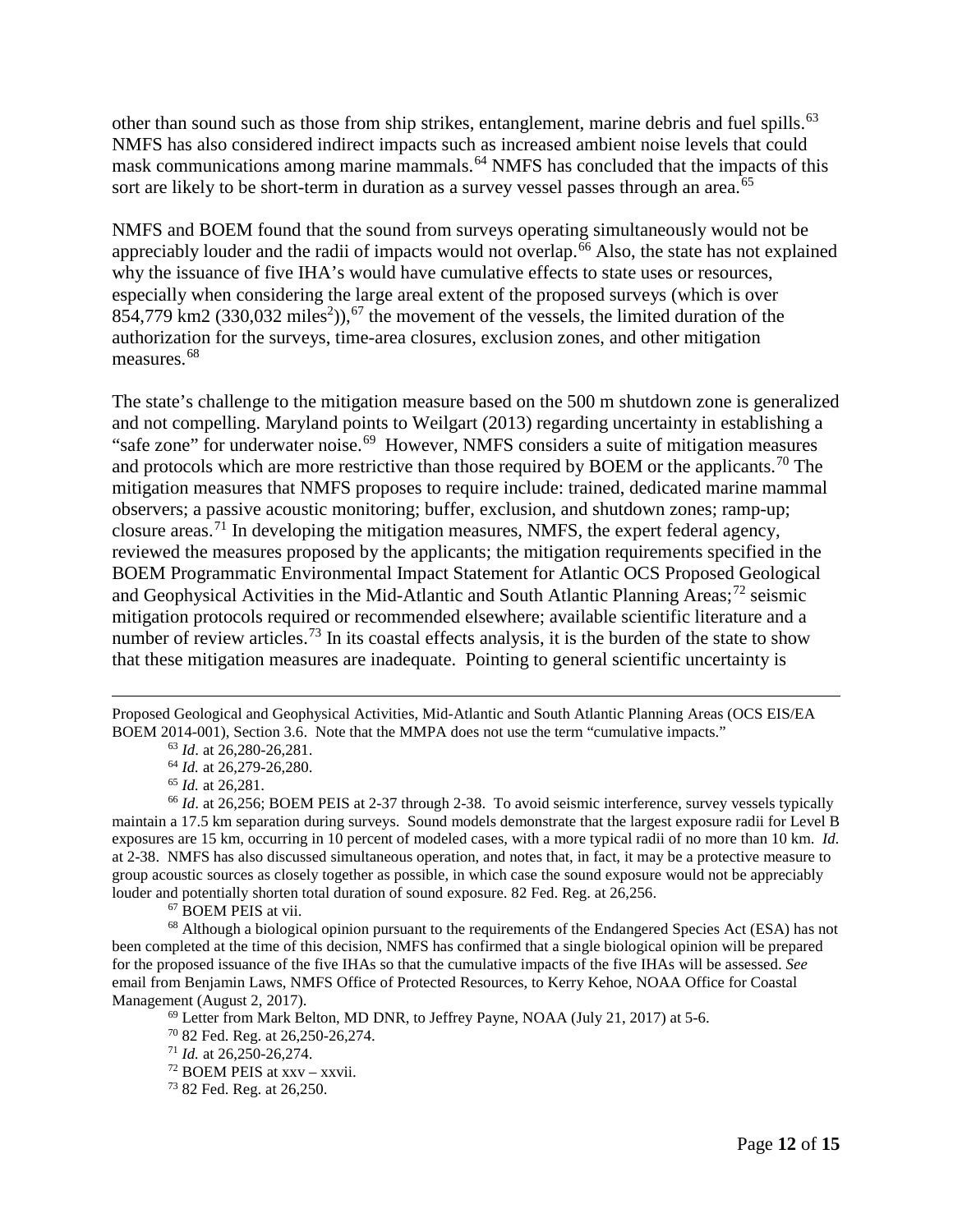insufficient. The Office for Coastal Management finds that the state has not met that burden. While there may be impacts to marine mammals from the seismic surveys even with the proposed mitigation measures, the state has not shown that there would be any discernible impacts to whales in the state's coastal zone.

#### *Effects to Prey Species*

Even assuming the surveys cause behavioral reactions to prey species, including fish, squid and octopus, the state has not shown that predation would be affected. As NMFS explained in the proposed IHA, the most likely impacts to prey species would be minor, temporary avoidance of the survey area.<sup>[74](#page-12-0)</sup>

#### *Effects to Wildlife Viewing and Beach Tourism*

Wildlife watching, which could include whale watching, is mentioned as a potentially affected coastal use by the state. The state has not presented any information in support of this claim such as the number of commercial enterprises engaged in wildlife watching, number of individuals served by such enterprises, or economic data pertaining to revenues generated by this activity.

As an attempt to demonstrate coastal uses for CZMA review purposes, the Office for Coastal Management finds the Maryland Coastal Atlas map submitted by the state to be too general to demonstrate reasonably foreseeable effects on a state use.<sup>[75](#page-12-1)</sup> The caption of the map states that it contains data derived from a 2010 participatory mapping workshop. The Maryland Coastal Atlas Map website shows the source data is the Mid-Atlantic Regional Council (MARCO) survey.<sup>[76](#page-12-2)</sup> To understand the figure presented by the state, we reviewed the MARCO survey report and visited the MARCO data portal.<sup>[77](#page-12-3)</sup> The survey questions were broad, requesting "watching birds, whales, seals and/or other marine life" either from shore, private boat, or charter boat.<sup>[78](#page-12-4)</sup> The survey respondents were requested to identify the location where they engaged in the activity, and the area depicted for offshore wildlife watching shows a footprint that includes the entirety of the area offshore of Maryland extending beyond the edge of the continental shelf. However, the underlying MARCO data demonstrates "high intensity" wildlife viewing activities from and close to shore, well outside the survey area and presence of marine mammals addressed in the proposed IHA.<sup>[79](#page-12-5)</sup> For offshore, the MARCO's data portal depicts the activity as "low intensity", and the underlying data only reveals one respondent identifying the offshore area for wildlife viewing.[80](#page-12-6) And given that the northern-most extent the proposed surveys overlap with only a small portion of the southern-most area that the state claims as used for recreational wildlife

 <sup>74</sup> 82 Fed. Reg. at 26,281.

<sup>75</sup> Letter from Mark Belton, MD DNR, to Jeffrey Payne, NOAA (July 21, 2017) at 10, Figure 2.

<span id="page-12-2"></span><span id="page-12-1"></span><span id="page-12-0"></span><sup>76</sup> [https://geodata.md.gov/imap/rest/services/Society/MD\\_RecreationalUses/MapServer/6](https://geodata.md.gov/imap/rest/services/Society/MD_RecreationalUses/MapServer/6) (last visited September 19, 2017).

<span id="page-12-6"></span><span id="page-12-5"></span><span id="page-12-4"></span><span id="page-12-3"></span><sup>77</sup> U.S. Mid-Atlantic Coastal and Ocean Recreation Study (MARCO Study), (July 2014), available at http://www.surfrider.org/pages/coastal-recreation-studies (last visited August 31, 2017); MARCO data Portal is available at [http://portal.midatlanticocean.org](http://portal.midatlanticocean.org/) (last visited September 19, 2017).

<sup>78</sup> MARCO Study, Appendix B at 1 (July 2014).

<sup>79</sup> *Id.* at 40; [http://portal.midatlanticocean.org](http://portal.midatlanticocean.org/) (last visited September 19, 2017).

<sup>80</sup> [http://portal.midatlanticocean.org](http://portal.midatlanticocean.org/) (last visited September 19, 2017).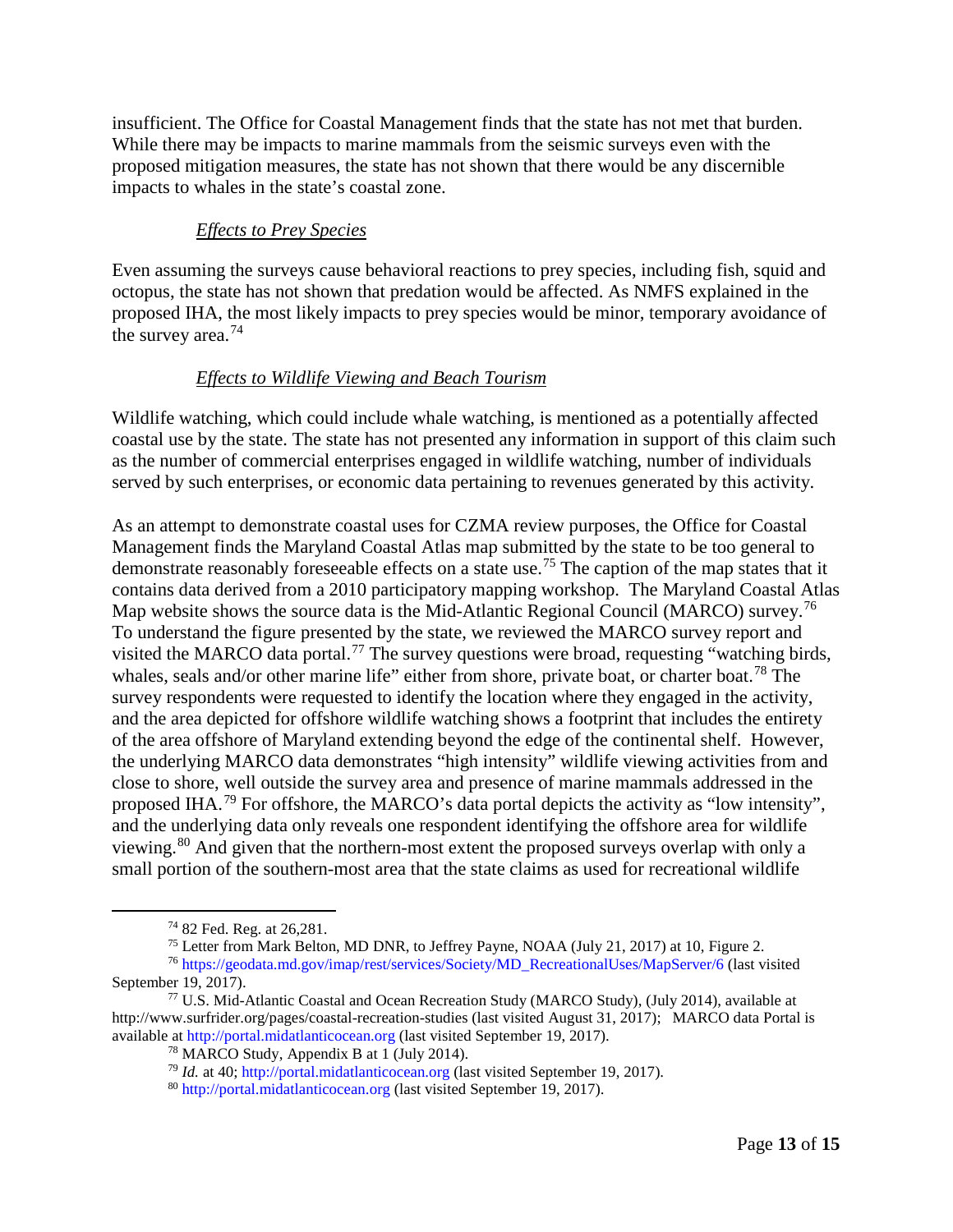watching (an area about 70 miles offshore of Virginia), there appears to be ample room for wildlife watching to occur without conflict with the proposed surveys. Participation in wildlife viewing is generally low compared with other recreational activities. Ten percent of survey respondents reported participation of wildlife viewing from a charter boat as an activity they participated in during the last year, two percent during the last trip, and less than one percent of respondents reported wildlife viewing as their primary activity.<sup>[81](#page-13-0)</sup> As for expenditures, the average expenditure for a charter was \$27, accounting for \$0.34 per respondent, and 1.2% of expenditures among all respondents.<sup>[82](#page-13-1)</sup> Therefore, the state has not demonstrated a reasonably foreseeable effect on wildlife viewing.

As for reasonably foreseeable effects on the beach goers, the state has not provided any specific information to demonstrate the role that wildlife watching plays in the general beach-goers visiting experience, or to demonstrate that alleged effects to wildlife far offshore would negatively affect that experience.

Based on the information before it, the Office for Coastal Management finds that the state has not met its burden that the resources of the state would be affected by the proposed seismic survey.

### **CONCLUSION**

The state has requested approval to review IHAs for potential impacts to highly migratory species of marine mammals from an activity that will occur no closer than the federal waters offshore of Virginia and extend over a vast range of the ocean extending south to offshore of northern Florida and out 350 nautical miles to the U.S. Extended Continental Shelf boundary. The state has not shown that the marine mammals in the proposed survey area are present in or have a connection to the state. We have determined that the state has failed to demonstrate a reasonable likelihood of effects on state resources from the proposed activity. As for wildlife viewing activities, we also find that the state has failed to demonstrate a reasonably foreseeable effect on a state use.

Upon these findings, the Office for Coastal Management denies the request by the state for approval to conduct CZMA reviews of the proposed IHAs.

Please contact David Kaiser, Senior Policy Analyst, Office for Coastal Management, at 603-862- 2719, or Kerry Kehoe, Federal Consistency Specialist, Office for Coastal Management, at 240- 533-0782, if you have any questions.

Sincerely,  $y \geqslant 10$ 

Jeffrey L. Payne, Ph.D. **Director** 

<span id="page-13-1"></span><span id="page-13-0"></span> 81 MARCO Study at 77-78. <sup>82</sup> *Id*. at 79.